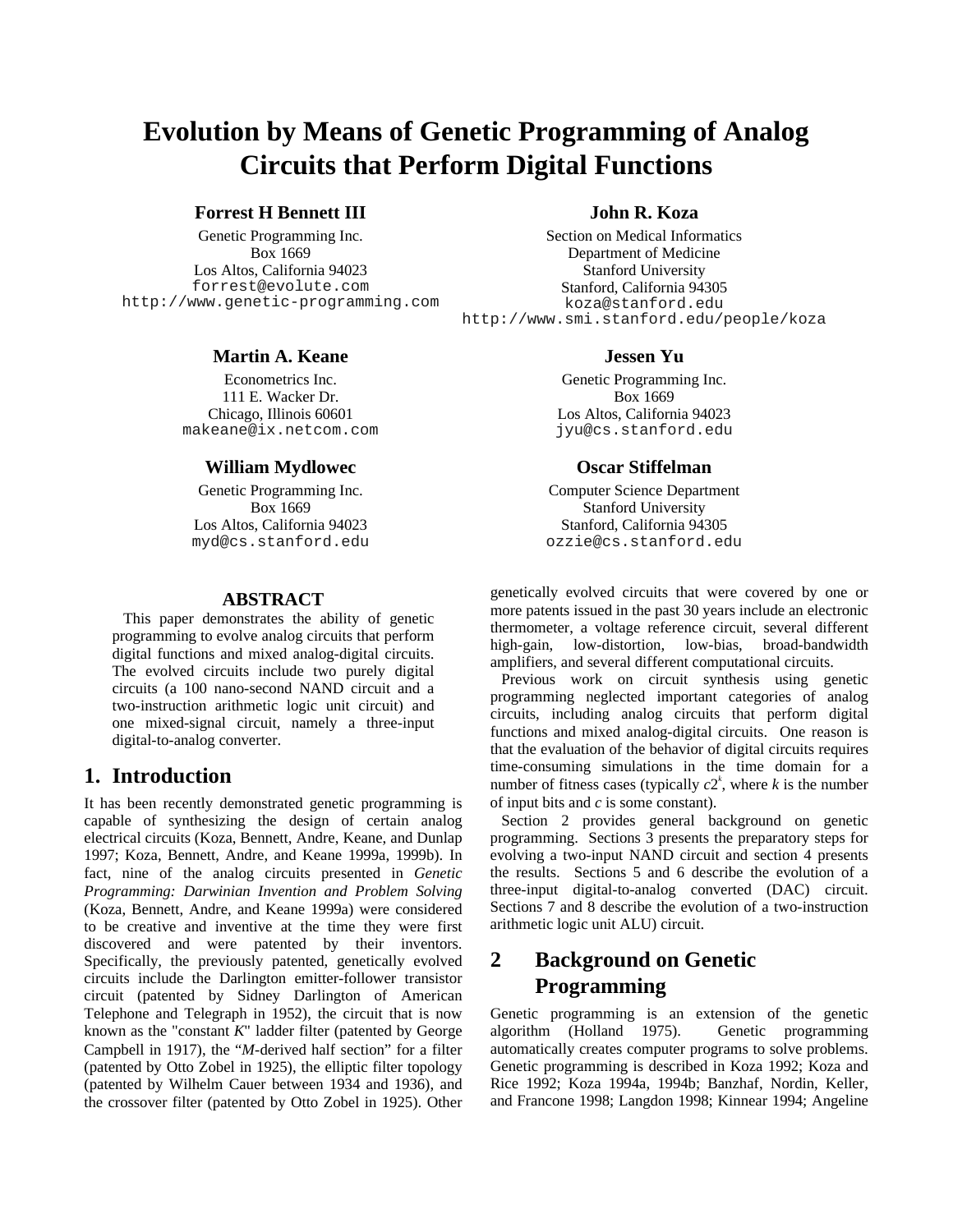and Kinnear 1996; Spector, Langdon, O'Reilly, and Angeline 1999; Koza, Goldberg, Fogel, and Riolo 1996; Koza, Deb, Dorigo, Fogel, Garzon, Iba, and Riolo 1997; Koza, Banzhaf, Chellapilla, Deb, Dorigo, Fogel, Garzon, Goldberg, Iba, and Riolo 1998; and Banzhaf, Poli, Schoenauer, and Fogarty 1998.

## **3 Preparatory Steps for NAND**

NAND circuits are multiple transistor circuits that perform the elementary two-input Boolean NAND function.

Before applying genetic programming to a problem of circuit synthesis, seven major preparatory steps are required: (1) identify the initial circuit (test fixture and embryo) of the developmental process, (2) determine the architecture of the circuit-constructing program trees, (3) identify the primitive functions of the program trees, (4) identify the terminals of the program trees, (5) create the fitness measure, (6) choose control parameters for the run, and (7) determine the termination criterion and method of result designation.

#### **3.1 Initial Circuit for NAND**

An electrical circuit can be created by genetic programming by means of a developmental process. This developmental process entails the execution of a circuit-constructing program tree that contains various component-creating, topology-modifying, and development-controlling functions. An initial circuit consisting of an embryo and a test fixture is the starting point of the developmental process for transforming a program tree in the population into a fully developed electrical circuit. The embryo contains at least one modifiable wire. The test fixture is a fixed (hard-wired) substructure composed of nonmodifiable wires and nonmodifiable electrical components. The test fixture provides access to the circuit's external input(s) and permits probing of the circuit's output. A test fixture has one or more ports that enable an embryo to be embedded into it. An embryo has one or more ports that enable it to communicate with the test fixture in which it is embedded. All



**Figure 1 Two-input, one-output initial circuit.**

Figure 1 shows a two-input, one-output initial circuit consisting of an embryo embedded in a test fixture. The embryo consists of three modifiable wires Z1, Z2, and Z3. The test fixture receives two incoming signals VSOURCE1 and VSOURCE2, each with two  $1\Omega$  source resistors (RSOURCE1 and RSOURCE2), a nonmodifiable wire ZOUT1 between nodes 3 and 5, a probe point VOUT1 (output of the overall circuit) at node 5, and a load resistor RLOAD1 (whose value is  $1,000 \Omega$ ) between nodes 5 and 0.

#### **3.2 Program Architecture for NAND**

Since there is a result-producing branch in the program tree for each modifiable wire in the embryo, the architecture of each program tree has three result-producing branches.

#### **3.3 Function Set for NAND**

The function set,  $\mathcal{F}_{\text{CCS}}$ , for each construction-continuing subtree is

 $\mathcal{F}_{\text{CCS}} = \{R, \text{SERIES}, \text{PARALLELO}, \text{PARALLELI}, \text{FLIP}, \text{PLIP}, \text{PLIP}, \text{PLIP}, \text{PLIP}, \text{PLIP}, \text{PLIP}, \text{PLIP}, \text{PLIP}, \text{PLIP}, \text{PLIP}, \text{PLIP}, \text{PLIP}, \text{PLIP}, \text{PLIP}, \text{PLIP}, \text{PLIP}, \text{PLIP}, \text{PLIP}, \text{PLIP}, \text{PLIP}, \text{PLIP}, \text{PLIP}, \text{PLIP}, \text{PLIP}, \text{PLIP}, \text{PLIP}, \text{PLIP}, \text{PLIP}, \text{PLIP}, \$ 

NOP, RETAINING\_THREE\_GROUND\_0, RETAINING\_THREE\_GROUND\_1, RETAINING\_THREE\_POS5V\_0, RETAINING\_THREE\_POS5V\_1, PAIR\_CONNECT\_0, PAIR\_CONNECT\_1, Q\_DIODE\_NPN, Q\_DIODE\_PNP, Q\_THREE\_NPN0, ..., Q\_THREE\_NPN11, Q\_THREE\_PNP0, ..., Q\_THREE\_PNP11, Q\_POS5V\_COLL\_NPN, Q\_POS5V\_EMIT\_PNP, Q\_GND\_EMIT\_NPN, Q\_GND\_EMIT\_PNP}

Space does not permit a detailed explanation of all the above functions; however, all the functions in this section are described in detail in Koza, Bennett, Andre, and Keane 1999a. Briefly, the R function is a component-creating function that inserts a resistor into a developing circuit and that establishes the numerical value of the inserted component. The SERIES and the two PARALLEL functions modify the topology of the developing circuit by performing a series or parallel division, respectively. The FLIP function reverses the polarity of a component. The NOP (No operation) function is a development-controlling function.

#### **3.4 Terminal Set for NAND**

The initial terminal set,  $T_{CCS}$ , for each constructioncontinuing subtree is

 $T_{CCS} = \{END, SAFE_CUT\}.$ 

Briefly, the development-controlling END function makes the modifiable wire or modifiable component with which it is associated non-modifiable (thereby ending a particular developmental path). The SAFE\_CUT function causes the highlighted component to be removed from the circuit in a way that preserves the validity of the circuit.

The initial terminal set, *T*aps, for each arithmeticperforming subtree consists of

 $T_{\text{ADS}} = \{\Re\}.$ 

 $\Re$  represents floating-point constants from  $-1.0$  to  $+1.0$ .

The function set,  $f_{\text{ADS}}$ , for each arithmetic-performing subtree is,

$$
\mathcal{F}_{\text{aps}} = \{ +, - \}.
$$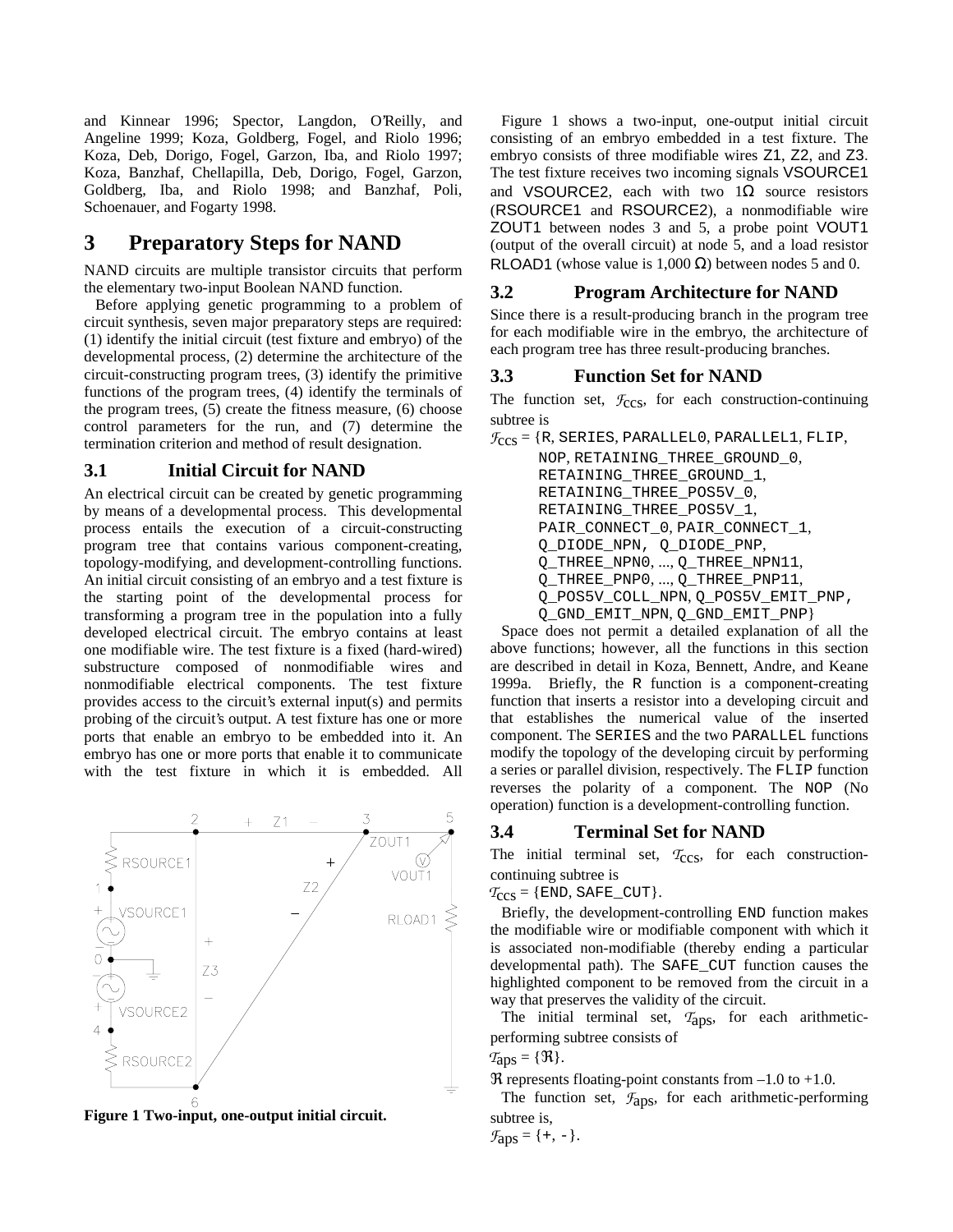#### **3.5 Fitness Measure for NAND**

The evaluation of each individual circuit-constructing program tree in the population begins with its execution. The execution progressively applies the functions in the program tree to the embryo of the circuit, thereby creating a fully developed circuit. A netlist is created that identifies each component of the developed circuit, the nodes to which each component is connected, and the value of each component. The netlist becomes the input to our modified version of the 217,000-line SPICE (Simulation Program with Integrated Circuit Emphasis) simulation program (Quarles, Newton, Pederson, and Sangiovanni-Vincentelli 1994). SPICE then determines the behavior of the circuit.

The output voltage VOUT is measured in the time domain. SPICE is instructed to perform a transient (time domain) analysis.

Both of the inputs to the initial circuit are presented with 18 100-ns digital signals. Each signal is sampled every 20 ns (i.e., five sample points per 100 ns). Thus, there are 91 fitness cases (figure 2). Both inputs are zero during the first 100 ns. The next 17 input pairs represent the 16 possible transitions between each of the four possible combinations of the two input signals.



**Figure 2 Ninety-one fitness cases in the time domain for the NAND circuit.**

The fitness of a circuit is the sum, over the 91 fitness cases, of the weighted absolute value of the difference between the actual output voltage at the probe point VOUT and the desired output voltage.

The fitness measure is designed to not penalize ideal voltage values, to slightly penalize every acceptable voltage, and to heavily penalize every unacceptable voltage.

If the desired digital signal is 1 and the actual voltage is 5.0 volts or the desired digital signal is 0 and the actual voltage is 0, the deviation is 0. If the desired digital signal is 1 and the actual voltage is within 0.3 volts of 5.0 volts or the desired digital signal is 0 and the actual voltage is within 0.4 volts of 0.0 volts, the absolute value of the deviation from the desired output voltage (5 volts or 0 volts, respectively) is weighted by a factor of 1.0. If the actual voltage is outside this range, the absolute value of the deviation is weighted by a factor of 10.0. The smaller the overall value of fitness, the better.

The number of "hits" is defined as the number of fitness cases for which the voltage is acceptable.

Many of the random initial circuits and many that are created by crossover and mutation in subsequent generations are so pathological that the SPICE simulator cannot simulate them. These circuits receive a high penalty value of fitness  $(10<sup>8</sup>)$  and become the worst-of-generation programs for each generation.

#### **3.6 Control Parameters for NAND**

The population size, *M*, is 132,000. A maximum size of 300 points (functions and terminals) was established for each branch of each circuit-constructing program tree. Other control parameters were the ones that are used previously for the robot controller problem in chapter 48 and appendix D of Koza, Bennett, Andre, and Keane 1999a.

### **3.7 Termination Criterion for NAND**

Since the goal is to generate a variety of 100%-compliant circuits for examination, the run was not automatically terminated upon evolution of the first 100%-compliant individual. Instead, the maximum number of generations, *G*, is set to an arbitrary large number (e.g., 501); numerous 100%-compliant circuits were harvested; and the run was manually monitored and manually terminated.

## **3.8 Implementation on Parallel Computer**

This problem was run on a home-built Beowulf-style (Sterling, Salmon, Becker, and Savarese 1999) parallel cluster computer system consisting of 66 processing nodes (each containing a 533-MHz DEC Alpha microprocessor and 64 megabytes of RAM) arranged in a two-dimensional 6  $\times$  11 toroidal mesh. This computer was approximately eight time faster than the 64-node parallel computer with 80 MHz PowerPC microprocessors at each note (used for most of the work in Koza, Bennett, Andre, and Keane 1999a). The new 66-node system has a DEC Alpha type computer as host. The processing nodes are connected with a 100 megabit-persecond Ethernet. The processing nodes and the host use the Linux operating system. The distributed genetic algorithm was used with a population size of  $Q = 2,000$  at each of the  $D = 66$  demes (semi-isolated subpopulations). Generations are asynchronous on the nodes(Andre and Koza 1996). On each generation, four boatloads of emigrants, each consisting of  $B = 2\%$  (the migration rate) of the node's subpopulation (selected probabilistically on the basis of fitness) were dispatched to each of the four toroidally adjacent processing nodes. Additional details about both computers are found in Koza, Bennett, Andre, and Keane 1999s and in another GECCO-99 paper (Bennett, Koza, Shipman, and Stiffelman 1999).

## **4 Results for NAND**

The best-of-generation circuit (figure 3) from generation 17 has five transistors, five resistors. This 100% compliant circuit scores 91 (out of 91) hits and has a fitness of 7.85.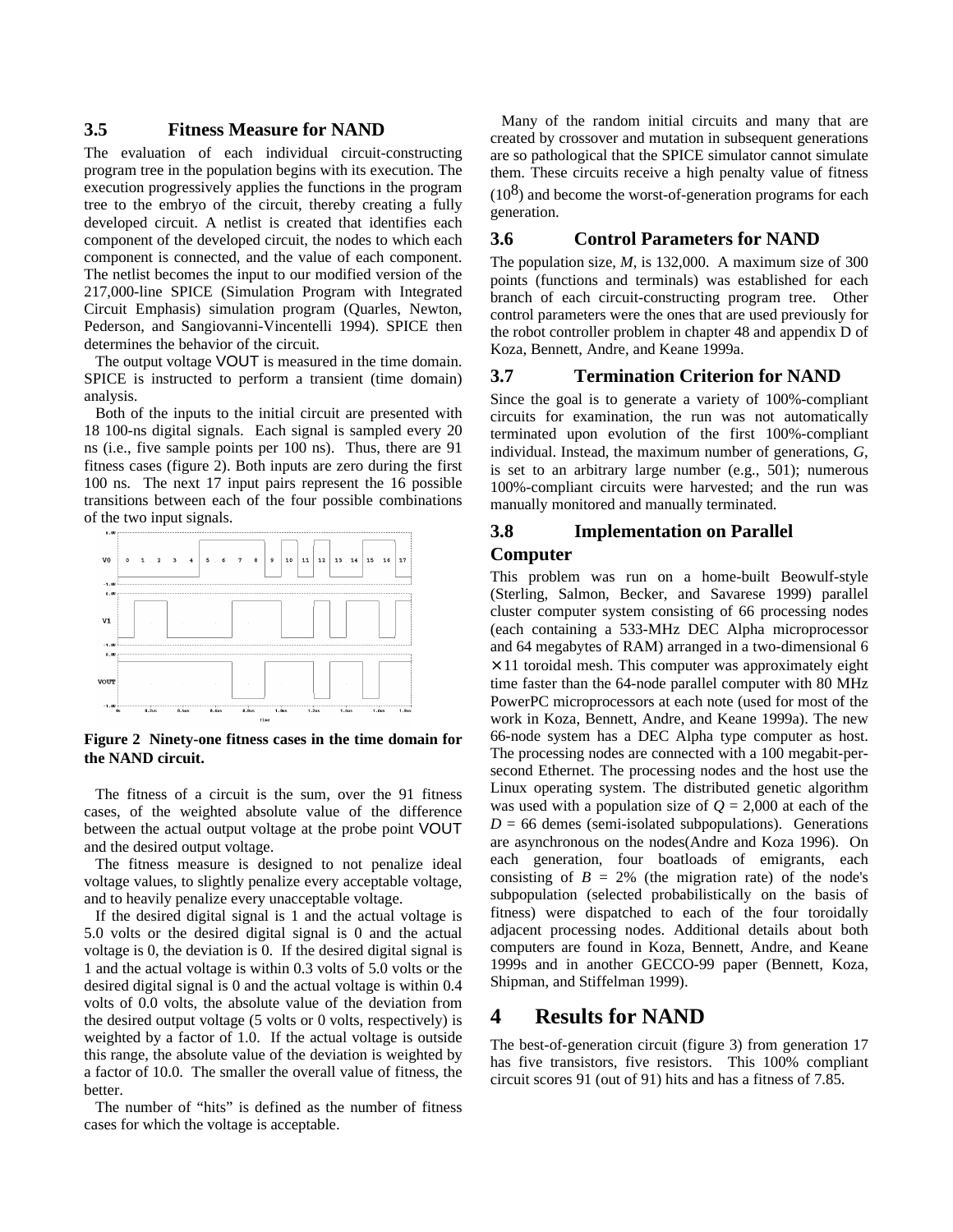

**Figure 3 Evolved NAND circuit.**

Figure 4 shows the behavior of this best-of-generation circuit from generation 17 in the time domain for the 91 fitness cases.



**Figure 4 Behavior of evolved NAND circuit.**

Figure 5 shows a textbook TTL NAND circuit (from Wakerly 1990) consisting of five transistors, four resistors, and three diodes.



**Figure 5 Textbook TTL NAND circuit.**

## **5 Preparatory Steps for DAC Circuit**

In this section and section 6, we evolve a digital-to-analog converter (DAC). The basic function of a DAC is the conversion of binary numbers into analog voltages.

The preparatory steps for the DAC are the same as for the NAND circuit, except as mentioned below.

#### **5.1 Initial Circuit for DAC**

Figure 6 shows a three-input, one-output initial circuit. The embryo consists of three modifiable wires Z0, Z1, and Z2. The test fixture receives three incoming signals, each with a 1  $\Omega$  source resistor. The circuit also has a voltage probe point VOUT and a load resistor RLOAD (whose value is  $1,000 \Omega$ ).



**Figure 6 Initial circuit for three-input DAC.**

#### **5.2 Fitness for DAC**

SPICE is instructed to perform two separate transient (time domain) analyses.

All three of the inputs to the initial circuit are presented with nine 100-µs digital signals. All three inputs are zero during the first 100 µs. The next eight input triples represent all possible combinations of the three input signals. The first group of signals represent a counting from 0 up to 7 while the second group represents a counting from 7 down to 0. Each signal is sampled every 20 µs (i.e., five sample points per 100 µs). This approach yields a total of 92 fitness cases (46 fitness cases in each group ). Figure 7 shows the first of the two groups of fitness cases.



**Figure 7 First group of fitness cases in the time domain for the DAC circuit.**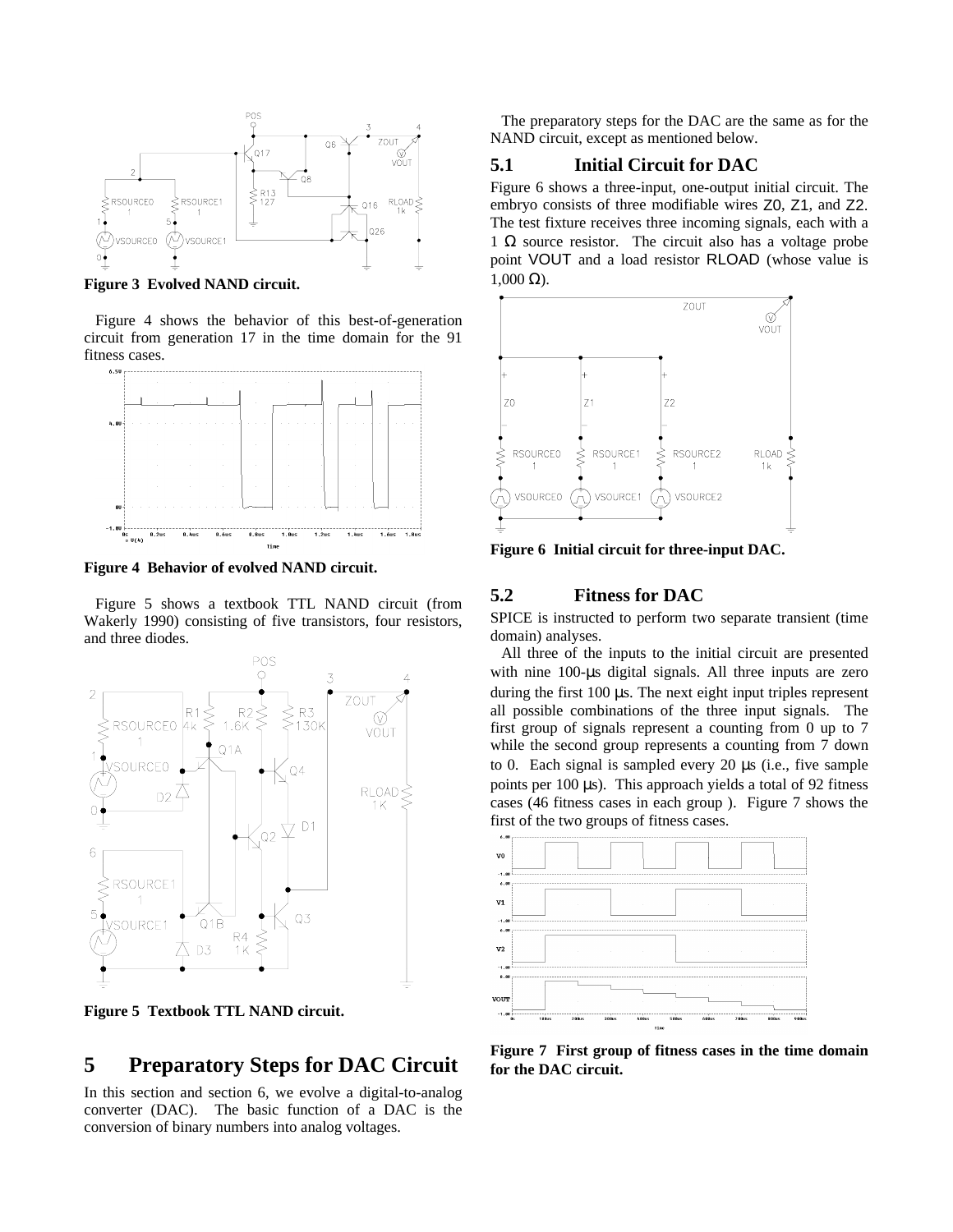#### **5.2.1 Our First Fitness Measure Produced Glitches**

We first tried this problem using a fitness measure consisting of the sum, over the 92 fitness cases, of the weighted absolute value of the difference between the actual output voltage at the probe point VOUT and the desired output voltage. The desired voltages ranges from 0 volts (for the 000 input) to 7 volts (for the 111 input). If the voltage exactly equals the desired voltage of VSOURCE0 plus two times VSOURCE1 plus four times VSOURCE2, the deviation is 0. If the voltage is within 0.25 volts of the desired voltage, the absolute value of the deviation from the desired output voltage is weighted by a factor of 1.0. If the voltage is outside this range, the absolute value of the deviation is weighted by a factor of 10.0. The number of hits is the number of fitness cases for which the output is within 0.25 volts of the desired voltage.

Genetic programming successfully evolved a circuit with 92 hits (out of 92) and a very low value of fitness using this first fitness measure. Figure 8 shows the behavior of this circuit using this first fitness measure.



**Figure 8 Glitch-ridden behavior of best-of-run evolved DAC circuit using the first fitness measure.**

However, as can be seen in figure 8, there were three narrow spikes (of height was between 0.1 and 0.2 volts) at the boundaries between three particular fitness cases, namely 110 to 101, 100 to 011, and 010 to 000. Note that these fitness cases are precisely the ones where two or more of the three bits undergo change. An ideal distortion-free DAC would instantaneously create an output voltage that is proportional to the input voltage. However, in practice, when the digital input changes from one value to another, the output of the DAC reaches its new value after a time delay. The flaw that we observed is called a *glitch* (Song and Harjani 1995). Glitches are evaluated in terms of the size of the undesired voltage spike multiplied by its time duration. Glitches are caused by small time differences that occur when some current sources turn off while others are turn on. Glitches are typically eliminated by adding special *deglitcher* circuitry to DACs. Of course, nothing in our first fitness measure addressed the question of glitches. Genetic programming evolved a circuit that was exactly what we asked for. However, what we asked for was not what we wanted!

#### **5.2.2 Our Second Fitness Measure Produced Even Greater Glitches**

In the hope of eliminating the glitches permitted by the first fitness measure, we constructed a second fitness measure.

In simulating circuits, SPICE internally identifies particular points in time where the output voltage "turns." The number of turns, of course, varies from circuit to circuit. Our second fitness measure was the sum, for each of SPICE's internally created turn-defining points, of the areas of the trapezoids between the curve representing the desired output voltage and the curve representing the actual output voltage.

Unfortunately, the magnitude of the glitches in the best-ofrun circuit that was evolved using this second fitness measure were as large as  $1$  volt  $-$  far larger that the magnitude of the glitches that we were trying to eliminate. The second fitness measure tolerated these larger glitches because they were very narrow (and hence occupied very little total area). As before, the glitches were at the boundaries where two or more bits changed. Thus, we again got what we asked for, but not what we wanted.

#### **5.2.3 A Crossover of Our First Two Fitness Measure Eliminated the Glitches**

Finally, we constructed a third fitness measure by combining (crossing over) some of the features of the first and second fitness measures. (It is the results of using this third fitness measure that we report in detail below).

The third fitness measure was the sum, over SPICE's turndefining points, of the weighted absolute value of the difference between the actual output voltage at the probe point VOUT and the desired output voltage. As in the first fitness measure, if the voltage exactly equals the desired voltage of VSOURCE0 plus two times VSOURCE1 plus four times VSOURCE2, the deviation is 0. Also, if the voltage is within 0.25 volts of the desired voltage, the absolute value of the deviation from the desired output voltage is weighted by a factor of 1.0. And, as before, if the voltage is outside this range, the absolute value of the deviation is weighted by a factor of 10.0.

### **5.3 Control Parameters for DAC**

The population size, *M*, is 330,000. A maximum size of 300 points (functions and terminals) was established for each branch of each circuit-constructing program tree. Other control parameters were the ones that are used previously for the robot controller problem in chapter 48 and appendix D of Koza, Bennett, Andre, and Keane 1999a.

## **6 Results for DAC Circuit**

The best-of-generation circuit (figure 9) from generation 139 has six transistors, five capacitors, and 10 resistors. This circuit has a fitness of 104.8.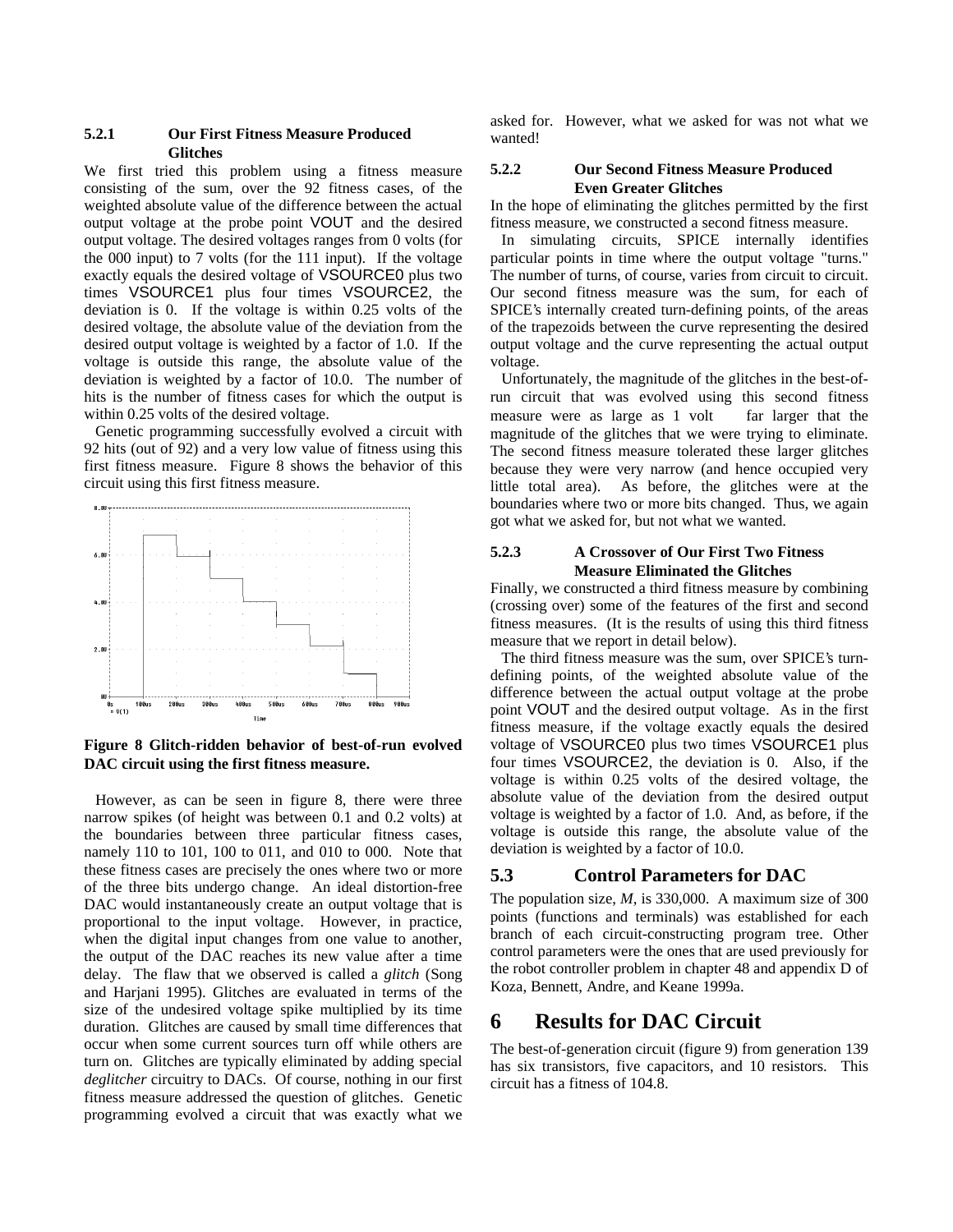

**Figure 9 Best-of-run evolved DAC circuit from generation 139.**

Figure 10 shows the behavior of this best-of-generation circuit from generation 139 in the time domain for the second group of 46 fitness cases (counting down from 7 to 0).



**Figure 10 Behavior of best-of-run evolved DAC circuit from generation 139.**

## **7 Preparatory Steps for Two-Instruction ALU Circuit**

The preparatory steps are the same as for the DAC circuit, except as mentioned below.

## **7.1 Fitness for Two-Instruction ALU**

SPICE is instructed to perform a transient (time domain) analysis.

All three of the inputs to the initial circuit are presented with 64 10-us digital signals. Each signal is sampled every 2  $\mu$ s (i.e., five sample points per 10  $\mu$ s). Thus, there are 321 fitness cases. The 64 input triples represent all possible transitions between each of the eight possible combinations of the three input signals. The first three parts of figure 11 shows the fitness cases for this problem while the bottom part of the figure shows the correct answer.



**Figure 11 Fitness cases for the two-instruction arithmetic logic unit circuit.**

The fitness of a circuit is the sum, over the 321 fitness cases, of the weighted absolute value of the difference between the actual output voltage at the probe point VOUT and the desired output voltage.

If the voltage exactly equals the desired voltage, the deviation is 0. If the voltage is within 0.40 volts of the desired voltage, the absolute value of the deviation from the desired output voltage is weighted by a factor of 1.0. If the voltage is outside this range, the absolute value of the deviation is weighted by a factor of 10.0.

## **7.2 Control Parameters for Two-Instruction ALU**

The population size, *M*, is 1,320,000. A maximum size of 300 points (functions and terminals) was established for each branch of each circuit-constructing program tree.

## **8 Results for Two-Instruction ALU Circuit**

The best-of-generation circuit (figure 12) from generation 33 has three transistors and two resistors. This 100% compliant circuit scores 321 (out of 321) hits and has a fitness of 215.6.

Figure 13 shows the behavior of this best-of-generation circuit from generation 33 in the time domain for the 321 fitness cases.

## **9 Conclusion**

This paper has shown three digital circuits that were evolved by means of genetic programming, namely a five-transistor 100-nanosecond NAND circuit, a three-input digital-toanalog converter (DAC), and a two-instruction arithmetic logic unit (ALU) circuit.